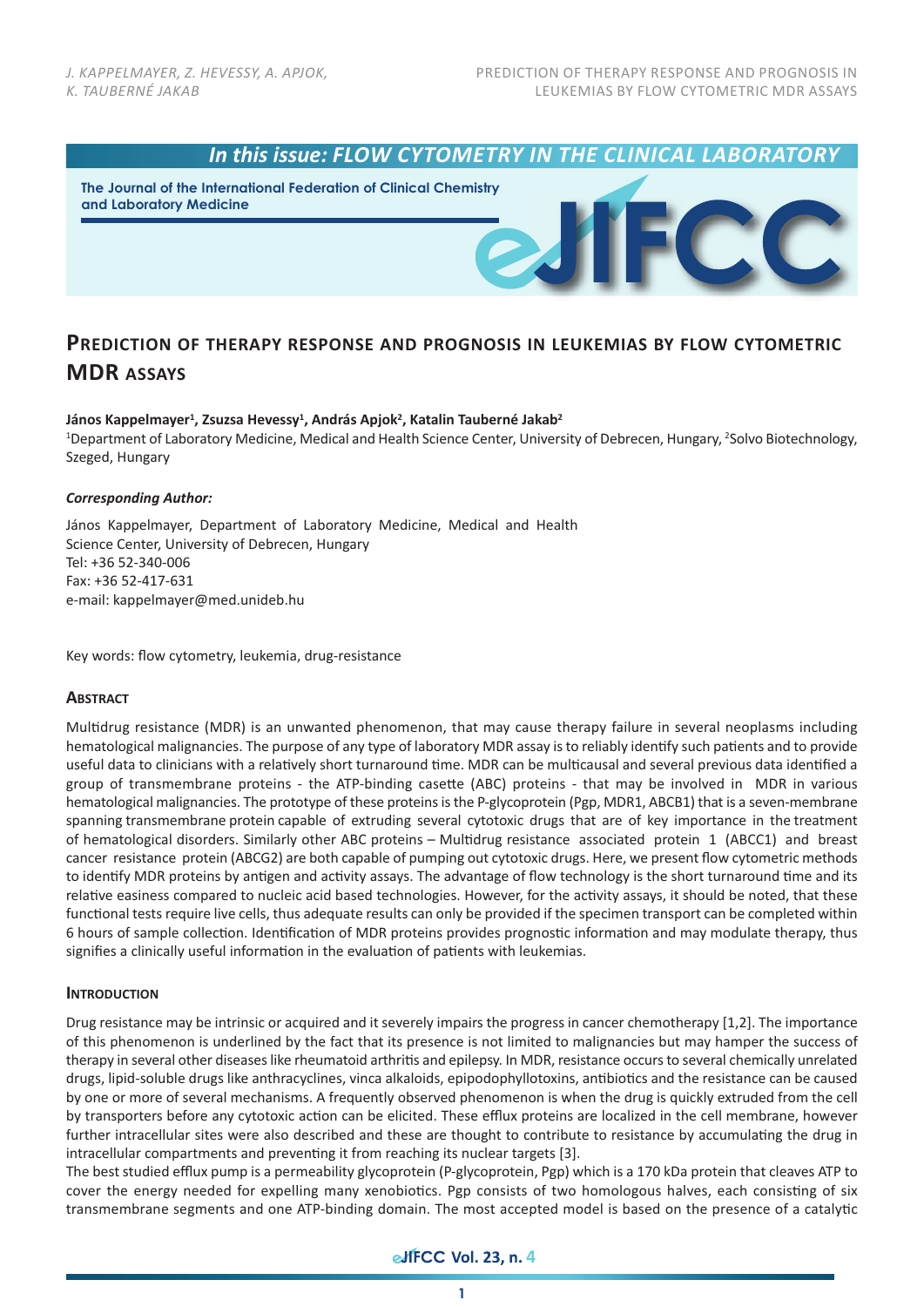intermediate where both catalytic sites of Pgp are active and ATP is hydrolysed alternatively alternatively (Figure 1.). ATP hydrolysis at one site triggers conformational changes within the protein resulting in drug transport, while hydrolysis of a second ATP at the other site is required for resetting the original high- affinity binding conformation [4-7]. The transmembrane segments containing the drug-binding site are quite mobile so drug binding occurs through a substrate-induced fit mechanism. This mechanism explains how Pgp can accommodate a broad range of compounds [7]. Pgp was designated as MDR1 and it was shown 25 years ago, that the expression of a full-length cDNA for the human "MDR1" gene confers resistance to colchicine, doxorubicin, and vinblastine [8]. The human Pgp belongs to a large group of transport proteins, known as ATP-binding casette (ABC) superfamily, that share common structural and functional properties. To date, about 50 human ABC transporter genes have been identified. Their protein products are classified into seven groups entitled: ABCA-ABCG.

In addition to MDR proteins other membrane pumps extrude somewhat different substrates than Pgp. A 190 kDa protein called MRP (multidrug resistance related protein) is a group of transporters that can contribute to clinical resistance. In contrast to Pgp, MRP1 expression is predominant in the basolateral plasma membrane. MRP protein functions as a multispecific organic anion transporter, with oxidized glutathione, cysteinyl leukotrienes, and activated aflatoxin B1 as substrates. This protein also transports glucuronides, sulphate conjugates of steroid hormones, bile salts and other hydrophobic compounds in the presence of glutathione [9-12]. MRP proteins play an important physiological role in the protection of the body against xenobiotics occurring in the environment. MRP2 and MRP3 seem to play a role in organic conjugate transport while MRP4 and MRP5 may have a nucleotide transporter function.

The third most studied efflux protein is the breast cancer resistance protein (BCRP, ABCG2). Its mRNA encodes this 663 amino acid member of the ATP-binding cassette superfamily of transporters. Enforced expression of the full-length BCRP cDNA in MCF-7 breast cancer cells confers resistance to mitoxantrone, doxorubicin, and daunorubicin, reduces daunorubicin accumulation and retention, and causes an ATP-dependent enhancement of the efflux of rhodamine 123 in the cloned transfected cells [13]. Furthermore its over-expression was identified as a negative prognostic marker in acute myeloid leukemia patients and it was described that the survival significantly worsened in case of BCRP over-expression concomitant with Pgp and other unfavourable prognostic markers. [14, 15].

#### **IMPORTANCE OF DRUG RESISTANCE IN HEMATOLOGICAL MALIGNANCIES**

The importance of MDR in hematological malignancies seem to be well-established, since from the historic paper of Ueda et al. in 1987 over 1400 hits can be found in Medline about MDR and leukemias. The mechanisms that may contribute to the enhanced Pgp expression are the activity of its transcription factor [16], gene rearrangement [17], or hypomethylation of the mdr-1 promoter region [18]. In addition, Pgp has been investigated in lymphoid malignancies and it has been demonstrated that patients with increased level of Pgp, either at diagnosis or upon relapse have poorer prognosis than those patients who do not express Pgp [19-21]. Undoubtedly however, the majority of literature deals with MDR in AML patients, where drug resistance is primarily determined by Pgp [22-24] although other transporters were also found to have significance [25-27].



#### **Figure 1**

Function of MDR proteins. Drug-efflux proteins like Pgp expel xenobiotics already from the cell membrane, thus most of these molecules can not enter the cell.

## **eJFCC** Vol. 23, n. 4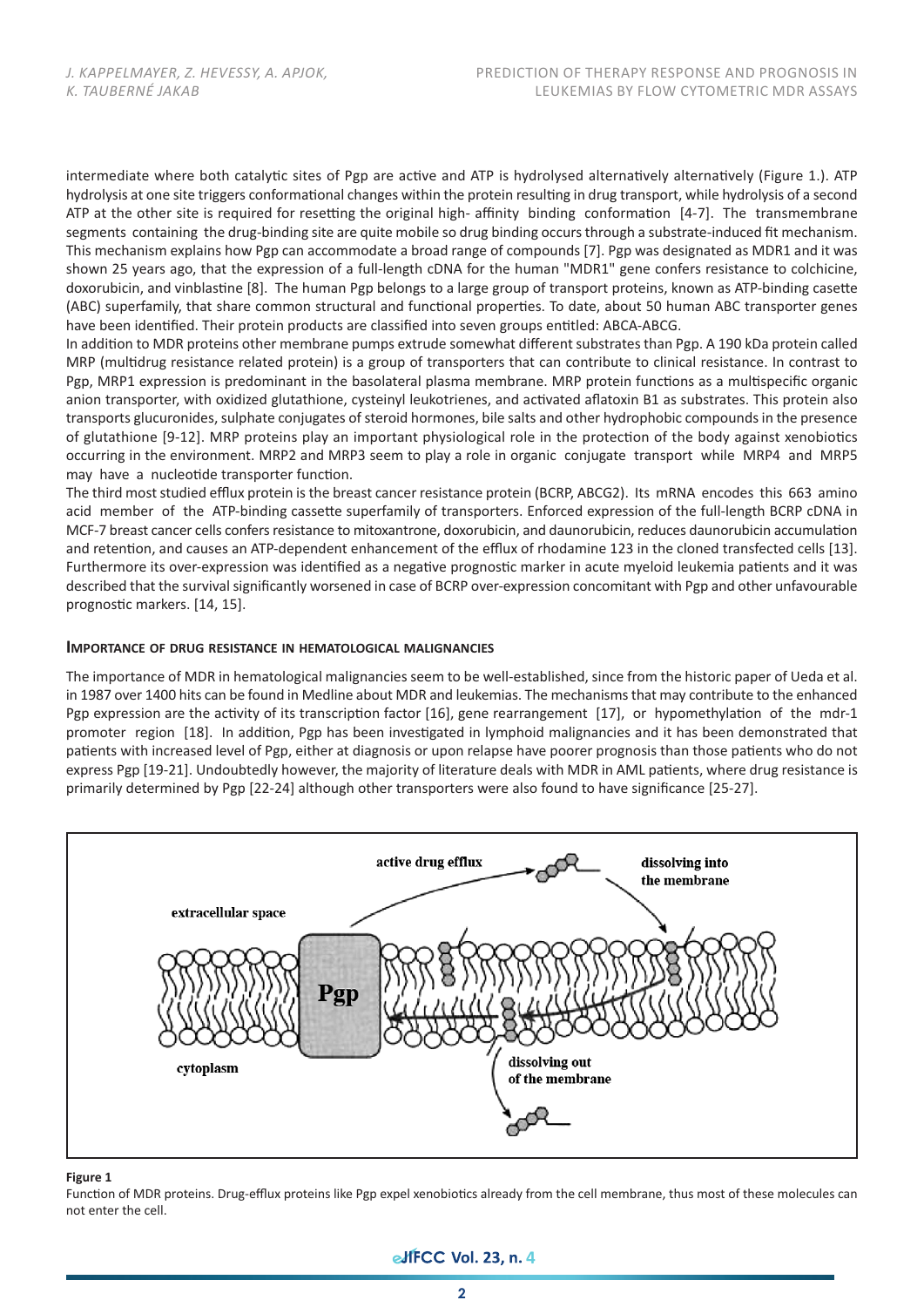Aside from de novo resistance, MDR can develop during chemotherapy as sensitive cells are killed off and genetic resistance is induced either by the chemotherapy itself or emerges spontaneously during treatment. Although normal tissues possess constitutive Pgp activity, acquired resistance never develops in noncancerous cells. Pgp may not only influence disease outcome as a pump protein, but because of its involvement as an intramembranal substrate transport, it may have anti-apoptotic effect as well.

In addition to the analysis of MDR pump function at the protein level, several studies have lead the way to delineate the role of MDR-1 genetic polymorphisms in disease outcome. MDR-1 single nucleotide polymorphisms were found to be associated with an achievement of complete remission and event-free survival in AML patients, however they were not found to be associated with overall survival [28].

### **METHODS TO DETECT DRUG RESISTANCE**

A few considerations are important when MDR diagnostic assays are discussed. One is that in hematological malignancies more than one mechanism of drug resistance may be present that may impose a special diagnostic problem. The other is that most of the data on MDR assays are derived from measurements on cell lines. However in clinical samples the efflux proteins like Pgp is present in several orders of magnitude lower copy numbers. There are three different approaches to identify MDR.

- (i) RNA measurement for different MDR proteins
- (ii) determination of protein expression by flow cytometry or immunohistochemistry
- (iii) functional tests that measure the transport activity of MDR proteins.

The 3-4,5 dimethylthiazol-2-yl-2,5-diphenyltetrazolium-bromide (MTT) assay or that is more simply referred to as cell survival assays is used in some laboratories. It reports results in quantitative terms, however it is laborious and requires 4 days and thus is unsuitable for routine analysis of clinical samples. According to a consensus paper published in 1996 [29] two methods have to be executed in order to obtain reliable results for MDR testing. The problem with RNA measurement is that mRNA level does not necessarily correlate with the expression of the relevant proteins and the mRNA results are often provided only in semi-quantitative terms.

#### **MDR ANTIGEN AND ACTIVITY MEASUREMENTS**

Antigenic assays are easy to execute and thus can easily fit into the general routine of a flow cytometry laboratory as all CD markers are detected by using directly conjugated antibodies. However, the major drawback of antigenic detection of MDR is that the different clones of antibodies have variable sensitivity and thus the results obtained are often highly variable. Furthermore, reporting of MDR antigenic data is not straightforward as in many cases the conventional percent positivity is not very meaningful due to the low expression rate in clinical samples. Thus, authors report the results in terms of fluorescence units or mean fluorescence intensities. Here, the ratio of the sample mean fluorescence channel and the isotypic control fluorescence channel was calculated and MFI ratios exceeding values found on normal blood cells were reported as positive. Thus, relative fluorescence intensity values (RFI) are usually provided for various MDR proteins when measured by antibodies [30]. Some papers, however points to the possibility that certain antibodies detecting MDR1 have been shown to be sensitive to conformational changes [31,32], thus an increase in antibody binding capacity may be exploited in the investigation of clinical samples. Functional assays definitely offer an advantage over antigen measurements since they measure the clinically relevant property, the transport activity of MDR proteins. The most widely used functional assay to detect MDR activity is based on the measurement of a fluorescent substrate. These are mainly accumulation type assays where the fluorescent dye is continuously accumulated in the cell either due to its binding to intracellular structures like doxorubicin or due to its intracellular enzymatic modification like in case of calcein-acetoxymethyl ester. The fluorescence tracers in the majority of these assays are the rhodamine 123 [33], calcein-AM, [34] or JC1 [35]. The tracer JC1 has proven to be useful for the simultaneous detection of Pgp activity and apoptosis in leukemic cells [36]. These functional assays are evaluated by flow cytometry and the principle of the measurement is to measure fluorescence of cells in the presence and absence of efflux pump inhibitors. An advantage of functional assays is, that they can be combined with surface staining of the leukemic cells, thus the cell population of interest can be gated out [37] by labelling the sample by the appropriate antibody and the efflux activity of the desired cells population is analysed with and without the efflux pump inhibitor (Figure 2). It should be noted that in this assay the positive population is represented with the lower fluorescence values– since the indicator dye is removed from the cells – while in an antigen assay the positive cells are always displayed with higher fluorescence values as observed with any other flow cytometric antigen assay (Figure 3.).

The quantitative results of the functional assay can be expressed in multidrug resistance activity factor (MAF) units by using selective inhibitors. The difference in fluorescence is proportional to the activity of the efflux pump. In a typical flow activity assay, MDR1 and MRP1 are inhibited separately and thus total MDR activity can more appropriately be dissected. A definite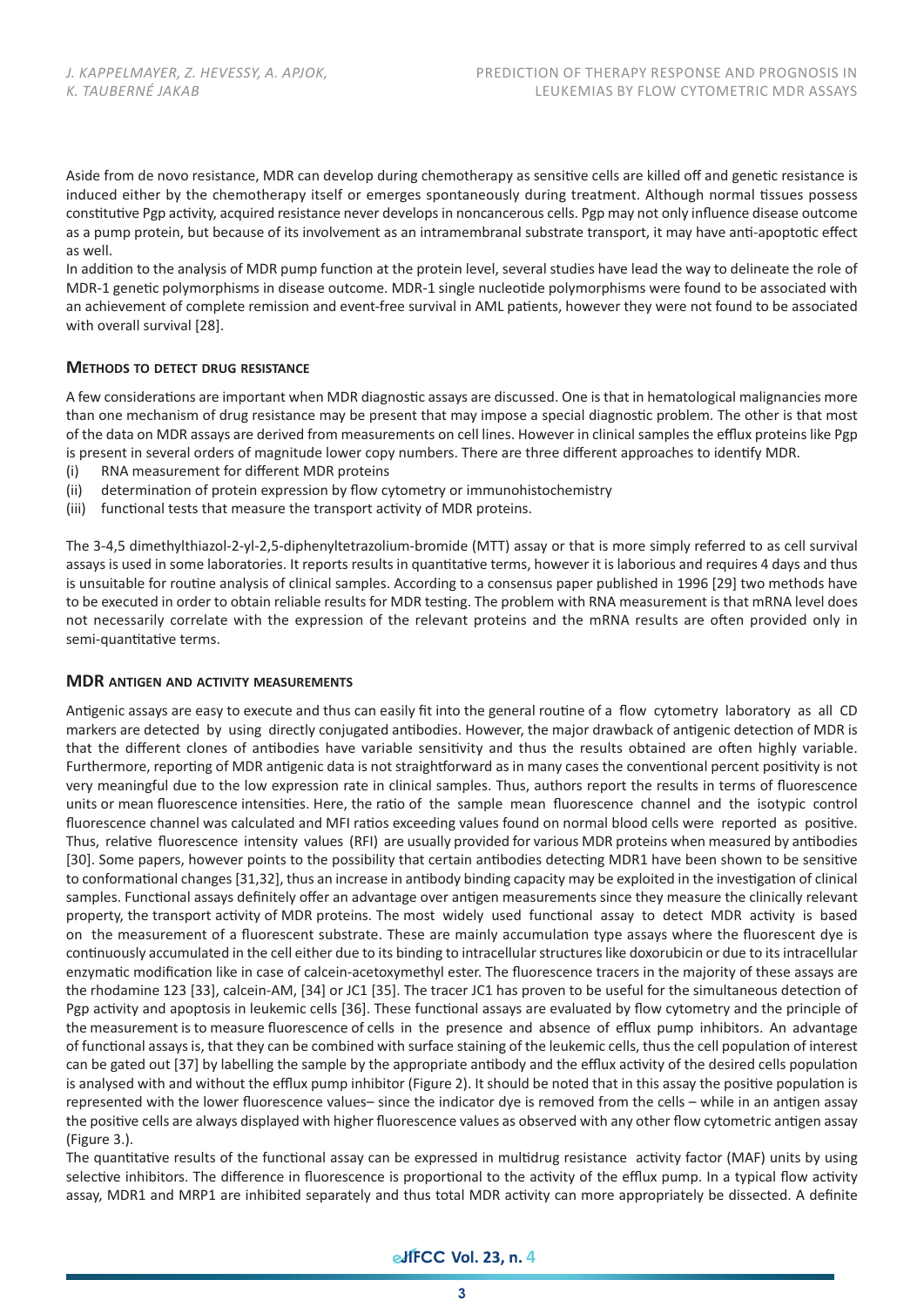

#### **Figure 2**

Functional MDR assay in an AML sample. The cells are identified on the FS-SS dot plots (panel A) than subsequently the CD45-dim myeloid blasts are gated out (panel B). Calcein is measured on the blasts in the presence (panel C) or absence (Panel D) of an MDR inhibitor. Note that the fluorescence values are lower in the absence of the inhibitor.

disadvantage of the functional assays, however that they require living cells, thus prolonged storage of samples is not possible. This is probably one reason why the detection of MDR in flow cytometry laboratories is relatively rare.

In our previous work the functional assay was correlated to an antigenic assay carried out by quantitative flow cytometry [38]. We performed the determination of the antibody binding capacity by incubating cells with the anti-Pgp antibody MRK16 and subsequently with a FITC labeled anti-mouse IgG. Results were expressed as ABC by using a calibration curve obtained by measuring the fluorescence intensity of precalibrated beads. The multidrug resistance activity factor (MAF) values were determined with the MDR inhibitor Verapamil (Vp). In triplicate samples by the preincubation of samples with (Vp+) or without (Vp-) the MDR blocker and subsequently loading them with calcein-AM. The calcein fluorescence was measured and the values MFI (Vp+) – MFI (Vp-)/MFI (Vp+) x100 were reported as the MAF value corresponding to MDR activity. This quantitative measurement of MDR activity is characteristic for the cumulative activity of Pgp and MRP1 as verapamil inhibits both transporters. When MAF was determined in the presence of the MRP1 inhibitor MK571 the MAF<sub>Vp</sub>-MAF<sub>MK571</sub> value referred to the Pgp specific resistance.

We found that in the high Pgp expressor KB-V1 cell line an extremely high MDR activity was detectable along with high number of Pgp molecules/cell while in the low expressor KB-8-5 cell line the functional assay resulted only in a 20% decrease while the number of Pgp molecules decreased by over 90%. This also refers to the better sensitivity of the functional assay.

A commercially available kit is available that measures the activity of multiple transporters. Preliminary results with this MultiDrugQuant assay kit were published and the authors were able to show a significant correlation between the expression of the multidrug resistant proteins (P-gp and MRP1) and their functional activity in adult AML and pediatric ALL samples [39]. This test was also suitable to identify drug resistance in solid tumors as collagenase disintegration preserved the MDR activity and the antigenicity of tumor cells. The extended calcein assay provided sufficient viable and functionally active tumor cells

## **edfFCC** Vol. 23, n. 4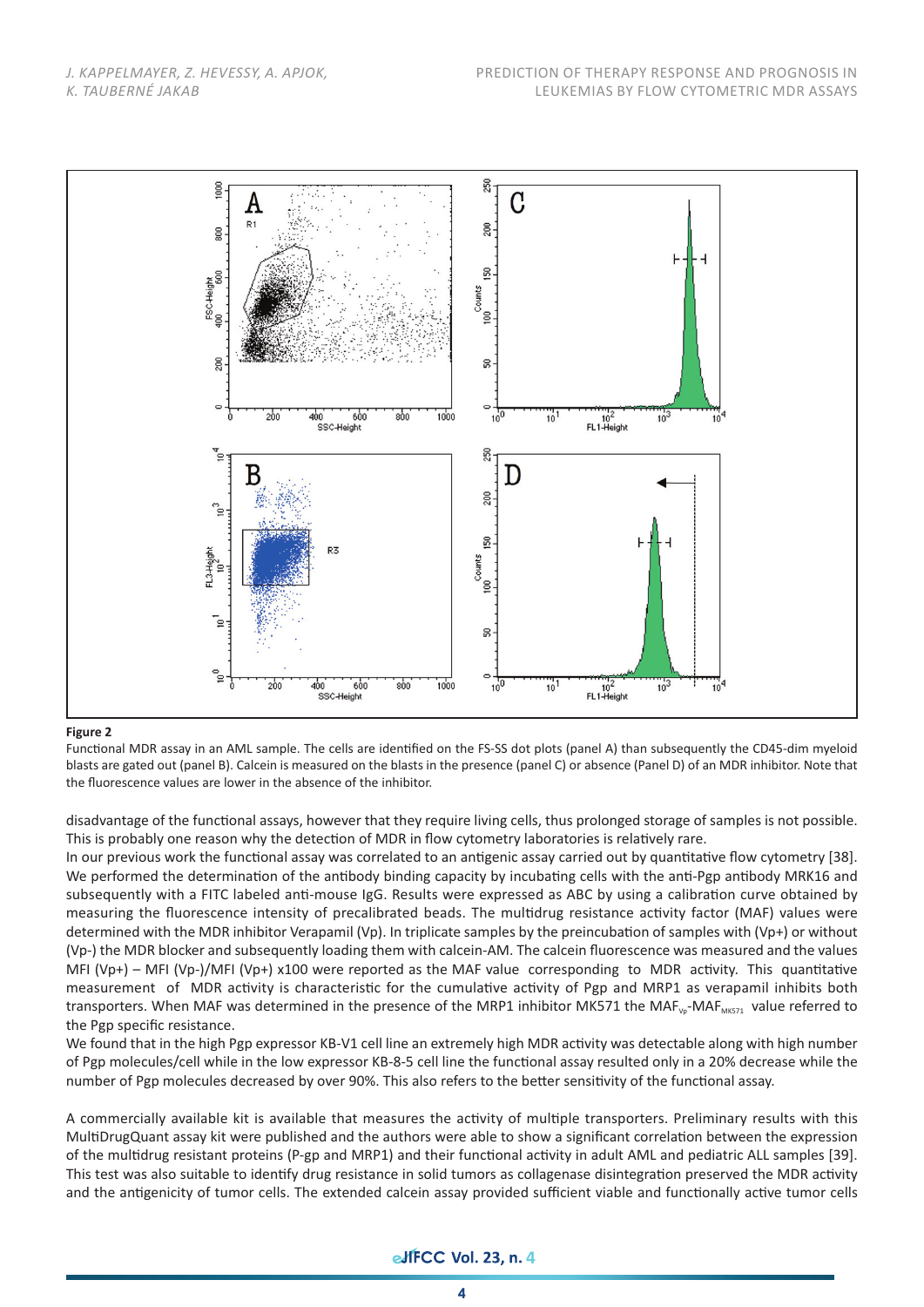*J. KAPPELMAYER, Z. HEVESSY, A. APJOK, K. TAUBERNÉ JAKAB*



#### **Figure 3**

Comparison of the functional an antigen assays in cell lines. In the functional MDR assays (panel A) positive cells display reduced fluorescence values since they expel the fluorescent dye. In the antigen assays (panel B) the positive cell line displays higher fluorescence due to binding the fluorescent antibody.

from surgical biopsies to determine the functional MDR activity [40].

In 2011 the SOLVO-MDQ kit received a CE/IVD qualification. It provides all necessary ingredients to execute functional MDR assays for Pgp, MRP1 and BCRP by using selective inhibitors and two different fluorescence dyes and as a minimum requirement a 4-color flow cytometer is required.

### **CONCLUSIONS**

Flow cytometry is increasingly been used in clinical laboratories and today already small benchtop cytometers can provide the advantage of using multiple colors. We anticipate that in hematology, as many novel probes emerge functional assays may become more popular and one such application is likely to be the detection of MDR protein activities, that is easier with a CEmarked diagnostic kit.

### **ACKNOWLEDGEMENT**

The author would like to thank Valéria Sziráki Kiss for technical assistance. This study was supported by the IVDMDQ08 NKTH project.

### *References:*

- 1. Fojo T, Bates S. Strategies for reversing drug resistance. Oncogene. 2003; 2:7512-7523.
- 2. Tsuruo T, Naito M, Tomida A, Fujita N, Mahima T, Sakamoto H, Haga N. Molecular targeting therapy of cancer; drug resistance, apoptosis and survival signal. Cancer Sci. 2003; 94: 15-21.

**eJFCC Vol. 23, n. 4**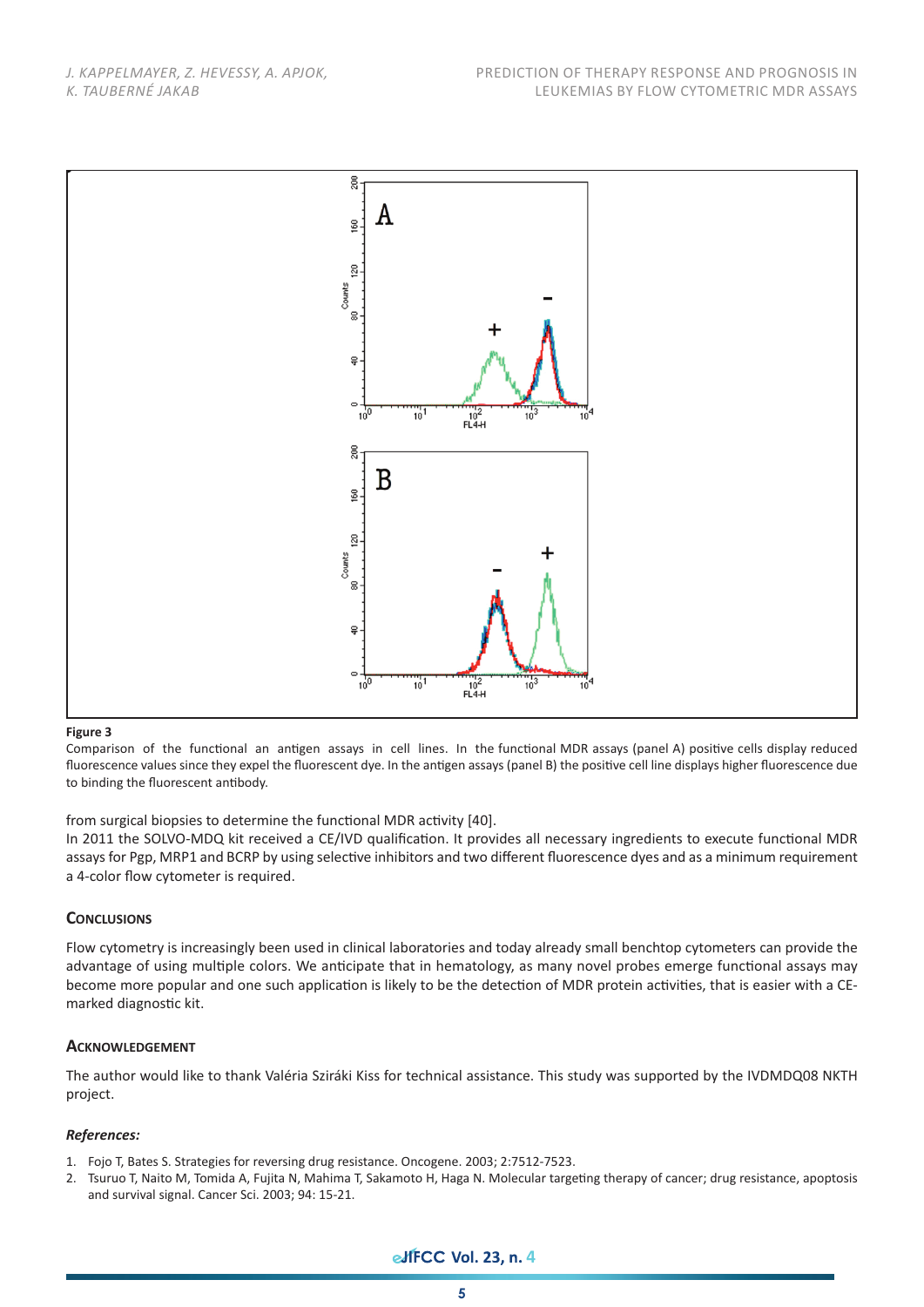- 3. Munteanu, Verdier M, Grandjean-Forestier F, Stenger C, Jayat-Vignoles C, Huet S, Robert J, Ratinaud MH. Mitochondrial localization and activity of P- glycoprotein in doxorubicin-resistant K562 cells. Biochem Pharmacol. 2006;71: 1162-1174.
- 4. Ramachandra, M, Ambudkar, SV, Chen D, Hrycyna CA, Dey S, Gottesman MM, Pastan I. Biochemistry, Human P-glycoprotein exhibits reduced affinity for substrates during a catalytic transition state. 1998; 37, 5010-5019
- 5. Hrycyna CA, Ramachandra M, Ambudkar SV, Ko YH, Pedersen PL, Pastan I, Gottesman MM. Mechanism of action of human P-glycoprotein ATPase activity. Photochemical cleavage during a catalytic transition state using orthovanadate reveals cross-talk between the two ATP sites J Biol Chem 1998; 273, 16631- 16634
- 6. Loo TW, Clarke DM. Vanadate trapping of nucleotide at the ATP-binding sites of human multidrug resistance P-glycoprotein exposes different residues to the drug-binding site. Proc Natl Acad Sci USA, 2002; 99, 3511-3516
- 7. Loo TW, Bartlett MC, Clarke DM. Substrate-induced conformational changes in the transmembrane segments of human P-glycoprotein. Direct evidence for the substrate-induced fit mechanism for drug binding. J Biol Chem 2003; 278, 13603- 13606
- 8. Ueda K, Cardarelli C, Gottesman MM, Pastan I. Expression of a full-length cDNA for the human "MDR1" gene confers resistance to colchicine, doxorubicin, and vinblastine. Proc Natl Acad Sci U S A. 1987; 84: 3004-3008.
- 9. Borst P, Evers R, Kool M, Wijnholds J. The multidrug resistance protein family. Biochim Biophys Acta. 1999; 1461:347-357.
- 10. Hipfner DR, Deeley RG, Cole SP. Structural, mechanistic and clinical aspects of MRP1.Biochim Biophys Acta. 1999;1461:359-376.
- 11. Manciu L, Chang XB, Buyse F, Hou YX, Gustot A, Riordan JR, Ruysscahert JM. Intermediate structural states involved in MRP1-mediated drug transport. Role of glutathione. J Biol Chem 2003; 278 :3347-3356.
- 12. Bodo, A.; Bakos, E.; Szeri, F.; Varadi, A.; Sarkadi, B. The role of multidrug transporters in drug availability, metabolism and toxicity. Toxicol Lett. 2003;140-141:133-143.
- 13. Doyle LA, Yang W, Abruzzo LV, Krogmann T, Gao Y, Rishi AK, Ross DD. A multidrug resistance transporter from human MCF-7 breast cancer cells. Proc Natl Acad Sci U S A. 1998;95(26):15665-15670.
- 14. Damiani D, Tiribelli M, Michelutti A, Geromin A, Cavallin M, Fabbro D, Pianta A, Malagola M, Damante G, Russo D, Fanin R. Fludarabinebased induction therapy does not overcome the negative effect of ABCG2 (BCRP) over-expression in adult acute myeloid leukemia patients. Leuk Res. 2010;34(7):942-945.
- 15. Tiribelli M, Geromin A, Michelutti A, Cavallin M, Pianta A, Fabbro D, Russo D, Damante G, Fanin R, Damiani D. Cancer. Concomitant ABCG2 overexpression and FLT3-ITD mutation identify a subset of acute myeloid leukemia patients at high risk of relapse. Cancer. 2011;117: 2156- 2162.
- 16. Lutterbach B, Sun D, Schuetz J, Hiebert SW. The MYND motif is required for repression of basal transcription from the multidrug resistance 1 promoter by the t(8;21) fusion protein. Mol Cell Biol. 1998 Jun;18(6):3604-3611.
- 17. Mickley LA, Spengler BA, Knutsen TA, Biedler JL, Fojo T. Gene rearrangement: a novel mechanism for MDR-1 gene activation. J Clin Invest. 1997;99(8):1947-1957.
- 18. Nakayama M, Wada M, Harada T, Nagayama J, Kusaba H, Ohshima K, Kozuru M, Komatsu H, Ueda R, Kuwano M. Hypomethylation status of CpG sites at the promoter region and overexpression of the human MDR1 gene in acute myeloid leukemias. Blood. 1998;92(11):4296-4307.
- 19. Kourti M, Vavatsi N, Gombakis N, Sidi V, Tzimagiorgis G, Papageorgiou T, Koliouskas D, Athanassiadou F.Expression of multidrug resistance 1 (MDR1), multidrug resistance-related protein 1 (MRP1), lung resistance protein (LRP), and breast cancer resistance protein (BCRP) genes and clinical outcome in childhood acute lymphoblastic leukemia. Int J Hematol. 2007;86(2):166-173.1
- 20. Guillaume N, Gouilleux-Gruart V, Claisse JF, Troussard X, Lepelley P, Damaj G, Royer B, Garidi R, Lefrere JJ. Multi-drug resistance mediated by P- glycoprotein overexpression is not correlated with ZAP-70/CD38 expression in B-cell chronic lymphocytic leukemia. Leuk Lymphoma. 2007;48(8):1556-1560.
- 21. Nuessler V, Gieseler F, Gullis E, Pelka-Fleischer R, Stötzer O, Zwierzina H, Wilmanns W. Functional P-gp expression in multiple myeloma patients at primary diagnosis and relapse or progressive disease. Leukemia. 1997;11 Suppl 5:S10-4.
- 22. Karászi E, Jakab K, Homolya L, Szakács G, Holló Z, Telek B, Kiss A, Rejtô L, Nahajevszky S, Sarkadi B, Kappelmayer J.Calcein assay for multidrug resistance reliably predicts therapy response and survival rate in acute myeloid leukaemia. Br J Haematol. 2001;112(2):308-314.
- 23. Schaich M, Soucek S, Thiede C, Ehninger G, Illmer T on behalf of the SHG AML96 Study Group. MDR1 and MRP1 gene expression are independent predictors for treatment outcome in adult acute myeloid leukemia. Br J Haematol. 2004;128(2):324-332.
- 24. Marie JP, Legrand O. MDR1/P-GP expression as a prognostic factor in acute leukemias. Adv Exp Med Biol. 1999;457:1-9.
- 25. Sargent JM, Williamson CJ, Maliepaard M, Elgie AW, Scheper RJ, Taylor CG. Breast cancer resistance protein expression and resistance to daunorubicin in blast cells from patients with acute myeloid leukaemia. Br J Haematol. 2001;115(2):257-62.
- 26. van den Heuvel-Eibrink MM, Wiemer EA, Prins A, Meijerink JP, Vossebeld PJ, van der Holt B, Pieters R, Sonneveld P. Increased expression of the breast cancer resistance protein (BCRP) in relapsed or refractory acute myeloid leukemia (AML). Leukemia. 2002;16(5):833-9.
- 27. van den Heuvel-Eibrink MM, van der Holt B, Burnett AK, Knauf WU, Fey MF, Verhoef GE, Vellenga E, Ossenkoppele GJ, Löwenberg B, Sonneveld P.CD34-related coexpression of MDR1 and BCRP indicates a clinically resistant phenotype in patients with acute myeloid leukemia (AML) of older age. Ann Hematol. 2007;86(5):329-37
- 28. Kim DH, Park JY, Sohn SK, Lee NY, Baek JH, Jeon SB, Kim JG, Suh JS, Do YR, Lee KB. Multidrug resistance-1 gene polymorphisms associated with treatment outcomes in de novo acute myeloid leukemia. Int J Cancer. 2006 May 1;118(9):2195-201.
- 29. Broxterman HJ, Sonneveld P, Feller N, Ossenkoppele GJ, Währer DC, Eekman CA, Schoester M, Lankelma J, Pinedo HM, Löwenberg B, Schuurhuis GJ. Quality control of multidrug resistance assays in adult acute leukemia: correlation between assays for P-glycoprotein expression and activity. Blood. 1996;87(11):4809-16.
- 30. Suárez L, Vidriales MB, Moreno MJ, López A, García-Laraña J, Pérez-López C, Tormo M, Lavilla E, López-Berges MC, de Santiago M, San Miguel JF, Orfao A; PETHEMA Cooperative Group. Differences in anti-apoptotic and multidrug resistance phenotypes in elderly and young acute myeloid leukemia patients are related to the maturation of blast cells. Haematologica. 2005;90(1):54-59.

## **edfFCC** Vol. 23, n. 4